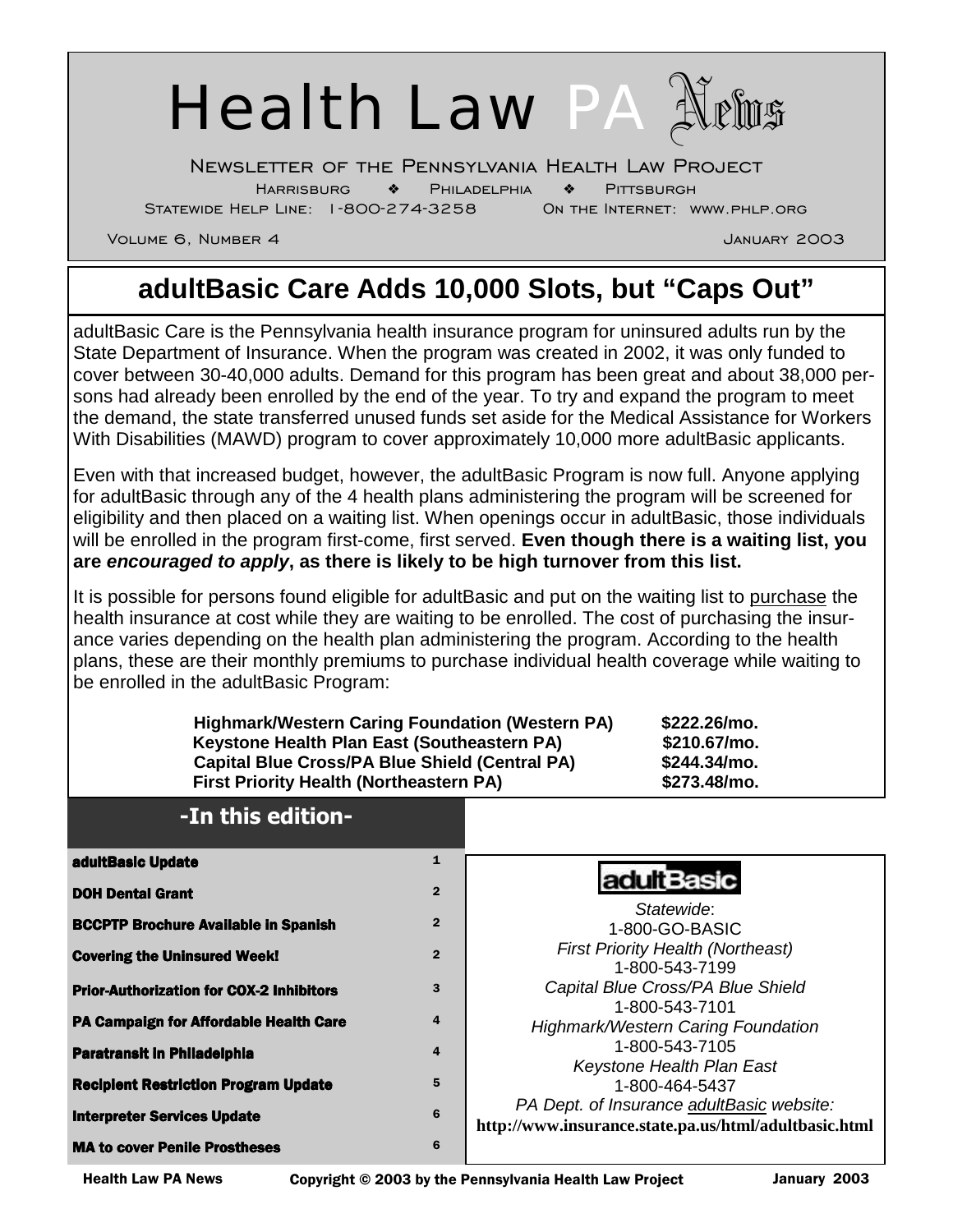#### **DOH Receives Grant To Improve Dental Access!**



The PA Department of Health, in collaboration with DPW, has received almost a million dollars from the Robert Wood Johnson Foundation to do a 3 year study

on ways to improve access to dental care in the Medical Assistance and CHIP programs. The money will be used for three projects:

1. Training designed to increase the number of Expanded Function Dental Assistants (EFDAs) across the state to help broaden provider networks.

2. Establishing a special-needs dental clinic in Central Pennsylvania modeled after the Special Smiles Clinic that currently exists in Philadelphia.

3. Recruitment of dentists willing to treat special needs patients, including those on MA and CHIP, and establishment of a referral system through the Special Kids Network. We will provide updates on these projects as they develop.

### **Breast and Cervical Cancer Prevention and Treatment Program (BCCPTP) Brochure now Available in Spanish!**

Para mas infomacion sobre el Programa de Prevencion y Tratamiento del Cancer del Utero y de Mamas, comuniquese con la Oficina de Asistencia local de su Condado o llame a la linea de ayuda del Departamento de Bienestar Publico. Llame al 1-800-842-2020.

**Call your local County Assistance Office for information on how to obtain copies of this brochure.** 

### **Robert Wood Johnson Foundation to Rally Diverse Crowd for "Covering the Uninsured Week"**



A diverse group of organizations and spokespeople are collaborating to call attention to the national crisis of America's growing uninsured population. During the week of Monday, March 10

through Sunday, March 16, 2003, The Robert Wood Johnson Foundation and the California Endowment will join honorary co-chairmen former Presidents Jimmy Carter and Gerald Ford in sponsoring events across the nation that will promote educate and dialogue on this problem across demographic and political lines.

 The array of cosponsors, among them the AARP, the AFL-CIO as well as the American Hospital Association and the Blue-Cross and Blue Shield Association, is intended to represent a broad spectrum of constituencies and perspectives on this complex issue. Rather than using this week as a medium for generating solutions to the uninsurance crisis, the sponsors' share the common goal of raising the profile of the issue on the national stage.

 To learn more about events that may be taking place in your area, visit:

> www.covertheuninsuredweek.org, or contact Enzo Pastore of Families USA at: epastore@familiesusa.org.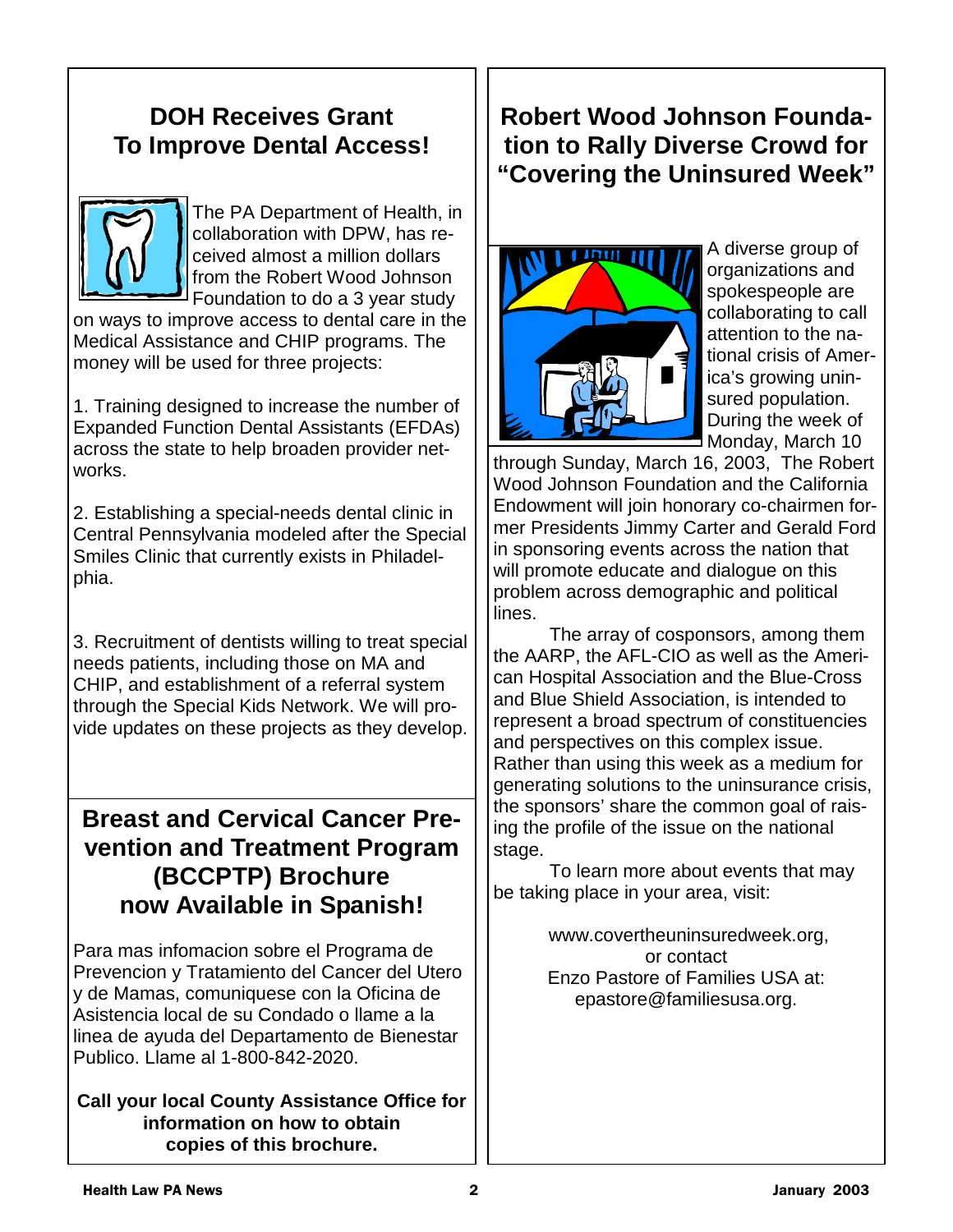### **DPW to Require Prior-Authorization for Certain Pain Meds**



 Beginning February 18, 2003, the fee-for-service (non-HMO) Pennsylvania Medical Assistance program will require prior authorization for a category of medication known as COX-2 inhibitors. There are currently

three such medications on the market: celecoxib or Celebrex®, rofecoxib or Vioxx®, and valdecoxib or Bextra®. These medications are used to treat arthritis and other kinds of muscle and joint pain.

 Patients over 70 years of age who are not taking any other similar medication for arthritis will be able to get these medications without prior authorization. Patients under 70 years of age who are taking an anti-coagulant medication (sometimes referred to as a "blood thinner") will also be able to obtain a prescription without prior authorization. All other consumers in the fee-for-service system who are currently on these medications, or who are prescribed them after February 18, 2003 will first need their doctors to call DPW to obtain prior authorization. DPW has promised to send a special notification letter to anyone currently on the medication to inform them of this change. People currently on these medications will not be allowed to continue on them without obtaining this authorization.

 The MA fee-for-service program will prior authorize these medications by telephone only, between the hours of 8:00 am and 4:00 pm Monday through Friday. Only physicians, and not pharmacists, will be able to request prior authorization. Although the final bulletin has not yet been issued, DPW has stated that it plans to allow pharmacies to dispense a 5 day immediate supply if, in the judgment of the pharmacist, there is an immediate need for the medication. At the time this newsletter went to press,

DPW had not issued a new draft bulletin to indicate how this will be put into effect, and how pharmacists will obtain permission for this supply.

 DPW has chosen to prior authorize these medications because it believes they are expensive medications which are being overprescribed and inappropriately utilized by doctors. The medications themselves are very similar to other drugs called NSAIDS, or nonsteroidal anti-inflammatory medications. Examples of these include ibuprofen (Advil®, Motrin®), and naprosyn (Naproxen®,Alleve®). Some people who take these other arthritis drugs develop stomach problems or bleeding ulcers as a result of the drugs. The COX-2 inhibitors are thought to have a lesser chance of giving someone bleeding or an ulcer. The medications in both categories work equally well to help the pain of arthritis. In the final bulletin, DPW will specify the documentation of medical necessity which will be required for the medication to be authorized.

 Under Medicaid, prior authorization requests must be approved or denied within 24 hours, or an emergency supply provided. Advocates helping consumers who are having trouble obtaining medication should determine if the prescriber tried to obtain prior authorization, and if the pharmacist offered to dispense, or was unable to dispense, a five day temporary supply. If the prior authorization request is denied, the consumer should receive a denial notice with appeal instructions. If the consumer reports problems at the pharmacy, or states that the physician was unable to reach the prior authorization line, or needs help in appealing a denial, contact the Pennsylvania Health Law Project , 800-274-3258.

**The COX-2 Inhibitor Prior Authorization number is 1-888-379-3309 and is open between 8:00AM and 4:00 PM Monday through Friday.**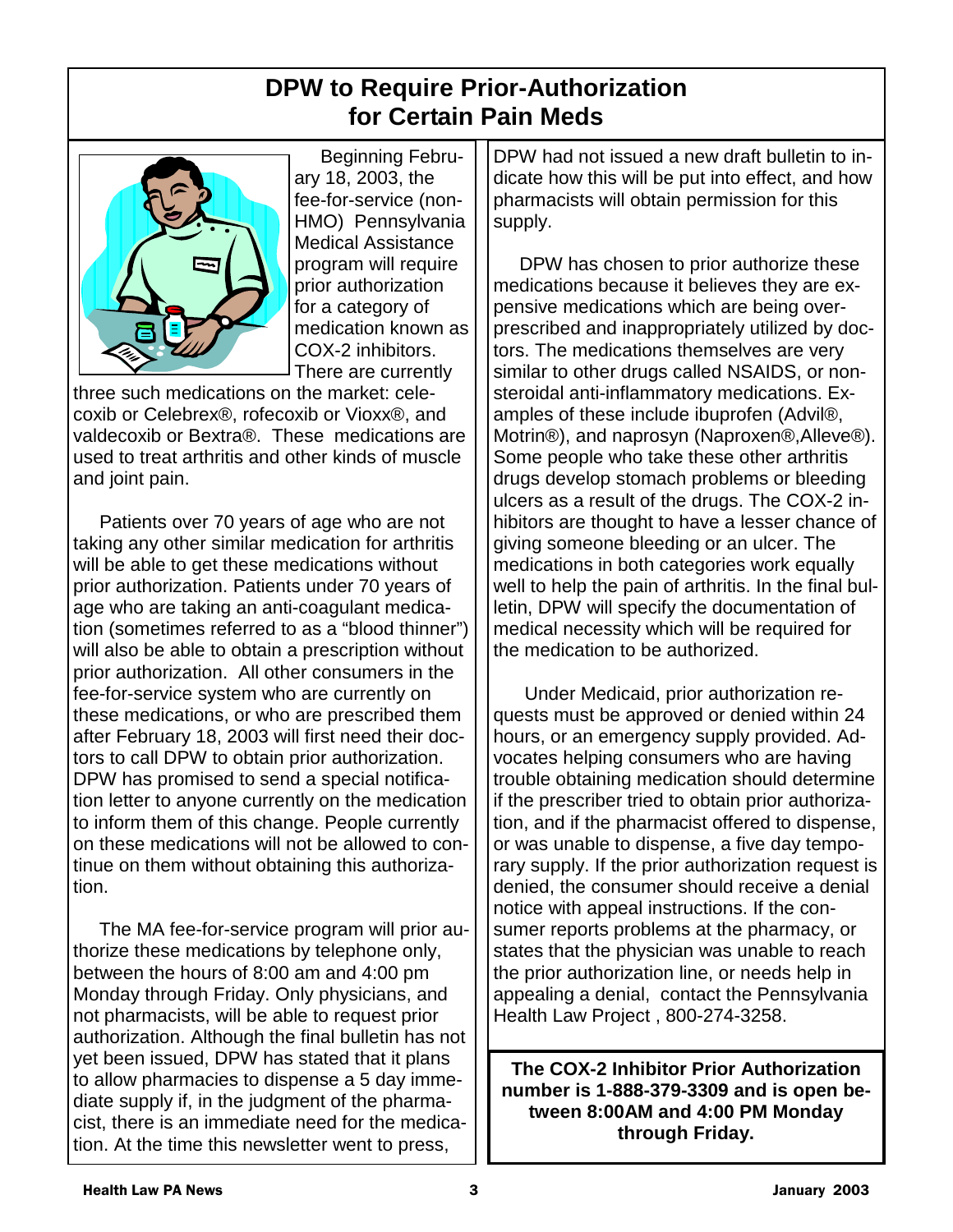## **Attention: Low-Income Medicare Beneficiaries!**



Low-income Pennsylvanians on Medicare are eligible for programs that could save them a lot of money. There are programs that can help people save on their utility bill and their rent, as well as programs that can help people pay their Medicare Part B premiums and help pay for prescription drugs. Eligible people who enroll in these programs, can put hundreds or even thousands of dollars back into their pockets every year!

Unfortunately, many do not know that these programs exist, and the application process can be confusing and extremely time-consuming. Over half of the people in the state who are eligible for these money-saving programs are not enrolled in them.

In Fall 2002, the Pennsylvania Campaign for Affordable Health Care (PCAHC) was formed to address this problem and to spread the word about programs that are currently available to low-income Medicare beneficiaries. PCAHC is a coalition made up of government agencies, consumer advocacy groups, community organizations and private companies, all working together to get more people enrolled in these money-saving programs.

 You can find out more about the Pennsylvania Campaign for Affordable Health Care on the web at www.phlp.org. The PCAHC home page has many helpful resources for advocates and consumers, including information about money-saving programs and links to on-line and downloadable applications. It also has a simple tool that can help determine eligibility and links to all of the coalition members' websites. You can access the PCAHC home page by simply clicking on the pink box at the top of the PHLP website.

 If you are a Medicare beneficiary and want to find out more about programs that could potentially save you a lot of money, call **Ann Ritter at 1 800-274-3258.** 

### **Many Ways to Get Around in Philadelphia**



Many people who had been receiving transportation assistance through the Medical Assistance Transportation Program (MATP) were notified recently that they will no longer be eligible for these services once their MA eligibility expires. It is important for these individuals to know that they may still be able to obtain specialized transportation services though other agencies and organizations in Philadelphia.

In partnership with SEPTA's Shared Ride Program, the Philadelphia Corporation on Aging (PCA) offers an Attendant Transportation Program (ATP) for persons with disabilities who are over 65. Participants in ATP will be provided with a trained attendant who can assist them in getting from their homes onto SEPTA paratransit vehicles, and from the vehicles to their destinations.

Please note that in order to apply for this service, you must first be accepted into SEPTA's Paratransit program.

*(Transportation, continued on page 7)*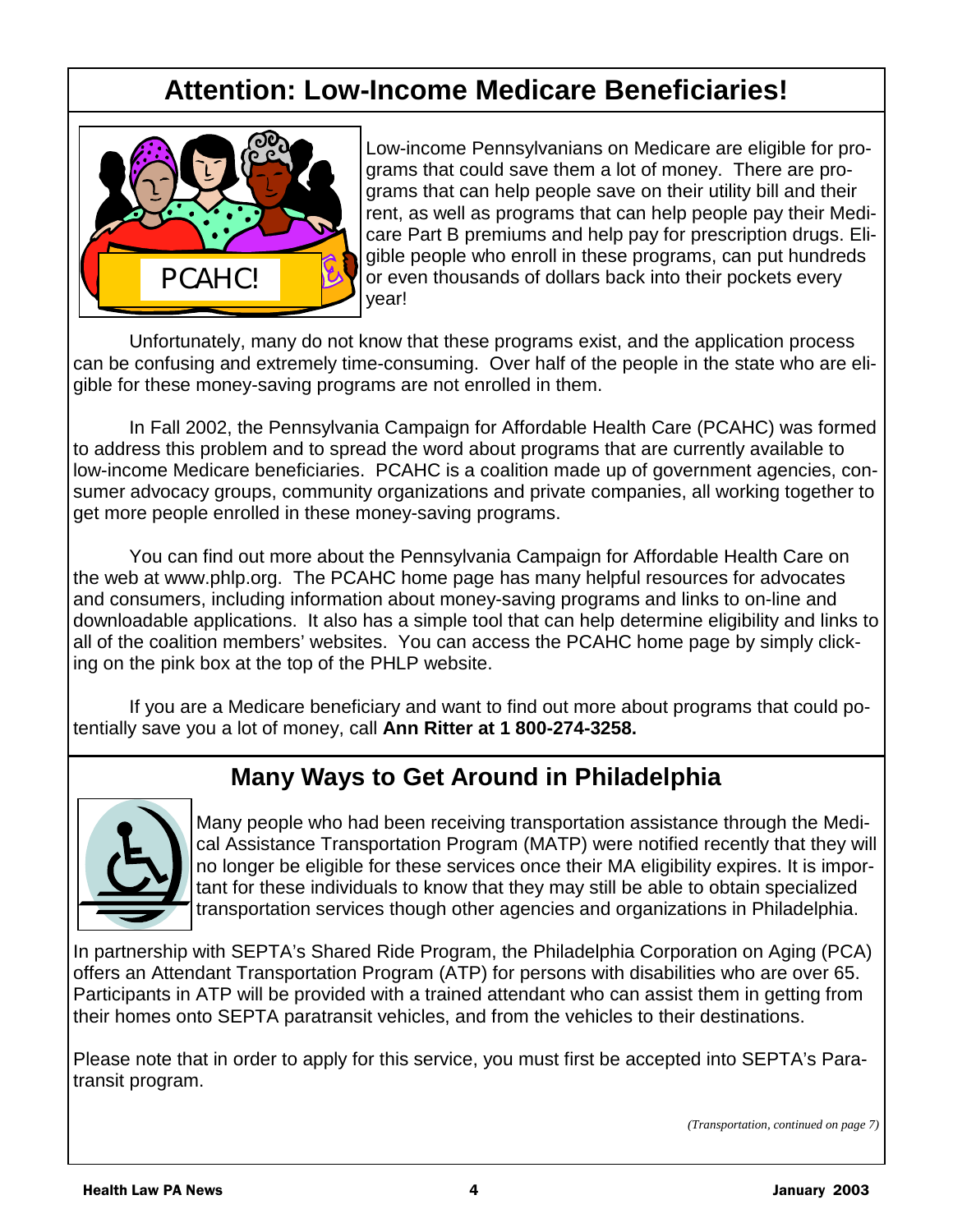# **Recipient Restriction Program Update**



Pam Mailey from DPW's Bureau of Program Integrity (BPI) made a presentation at the January Meeting of the Consumer Subcommittee to the Medical Assistance Advisory Commit-

tee (MAAC) about "enhancements" to the Recipient Restriction Program (Restriction Program). She also responded to issues raised by the Consumer Subcommittee in October 2001.

Under the Restriction Program a Medical Assistance (MA) recipient who is identified as abusing or misusing MA may be restricted for five years to a single provider, usually to a PCP or pharmacy. In the case of the physician restriction the person can ask to change PCPs but once they find a provider they are satisfied with they must get all of their physical health care from that provider and can only go to specialists that the PCP has referred them to. For recipients in Fee-for-Service MA, this is a significant change in the way their care is provided. For recipients in HealthChoices, there is virtually no change in how they receive services since they are required by their managed care plans to get a referral from their PCP before they can go to a specialist, and to get prior authorization for many prescriptions and treatments.

Some restricted recipients have complained that the program requires them to have their PCP re-write any prescriptions that their specialists give them. This is not how the Restriction Program is supposed to work. If a patient is referred to a specialist, the specialist may prescribe medications, using any applicable prior authorization procedures. If the medication is approved the patient may have the prescription filled.

Ms. Mailey reports that approximately 2005 people are in the Restriction Program statewide, or 0.14% of all state MA recipients. Seventy-eight percent of restricted recipients are in

HealthChoices while only 22% are in Fee-for-Service. Consumers told Ms. Mailey that they were concerned about this distribution of recipients because HealthChoices with its managed care requirements uses the same model as the Restriction Program. That so many managed care recipients are in the Restriction Program represents a failure of PCPs and HMOs to manage patient care.

The other consumers' concerns were:

- restricting a person to a single provider for five years is excessive that the length of restriction should be individualized and not more than two years;
- no effort is made to reach out to consumers or providers before restricting the consumer;
- restrictions related to drug addiction should be accompanied by treatment; and
- restrictions should not be made if related to network inadequacy.

In response Ms. Mailey stated that BPI will not consider reducing the 5-year restriction period because this period was approved by CMS and the restrictions are only imposed in extraordinary cases. She maintains that CMS has approved restriction programs that last between 1 and 6 years in other states, according to CMS. Ms. Mailey also stated that BPI will not attempt to contact consumers ahead of time, because consumers move frequently, often changing their addresses and phone numbers, and are hard to find. However, BPI is revising the letter that is sent to consumers telling them that they have been placed in the Restriction Program and informing them of a toll-free number that is being set up to answer consumer questions. BPI is also developing a brochure about how the program works. In it consumers will be notified of their right to appeal the restriction. For more information, please call the Bureau of Program Integrity at 717-772-4627 or, 1-866-400-5843.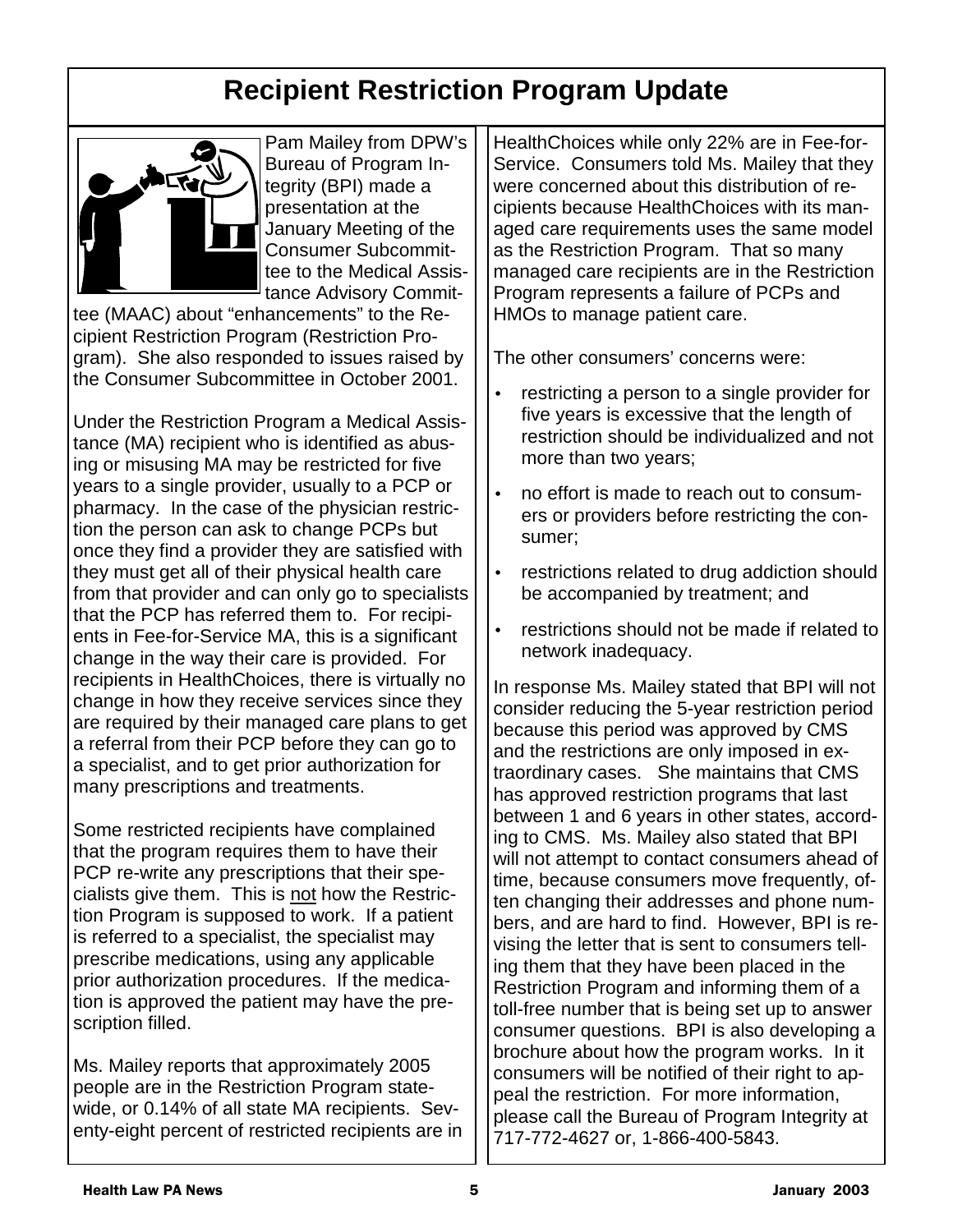#### **Interpreter Services**



As we reported last summer, The Pennsylvania Department of Public Welfare (DPW) is developing a Request for Proposals (RFP) for provision of

interpreter services to Medical Assistance (MA) recipients who need interpreters in order to see a doctor in the fee-for-services program. Suzanne Love, Director of the DPW Bureau of Policy, Budget, and Planning has reported that a draft RFP for interpreter services was approved by the DPW Department of General Services and has been forwarded to the DPW Office of Legal Counsel for review. Watch for updates on Interpreter Services in our future newsletters.

Until further notice the way MA recipients can request an interpreter differs depending on whether the person is in HealthChoices or Feefor-Service. In HealthChoices the patient calls their health plan's member services department and asks to arrange for an interpreter for a scheduled appointment. Recipients should try to give the plan advance notice (preferably two weeks). We do not currently have a contact number for Fee For Service recipients to call to request interpreter services. Please call our helpline, 800-274-3258, if you need assistance.



**Like what you see? Have suggestions? Comments? Please send us your feedback by Email!**

If you have suggestions for how we can improve our newsletter, website, or any of our materials, please let us know. Send an email to Josh Kershenbaum at: **JKershenbaum@phlp.org**  Please include your contact information so we can follow up. Thanks!

#### **Expansion of covered services**



 DPW has filed a notice of proposed rulemaking which will allow Medical Assistance to pay for the insertion of penile prostheses when these are consid-

ered medically necessary. Prostheses are considered medically necessary when impotence is thought to be caused by a medical problem such as diabetes, circulation problems, or prostate surgery.

 Up to now, insertion of a penile prosthesis was listed as a non-compensible service. With the advent of Viagra®, and changing medical knowledge, DPW has reevaluated the procedure and acknowledged that it is in accordance with customary standards of care.

#### **Magellan Behavioral Health of PA Parent Company Having Serious Financial Difficulties**

Magellan Behavioral Health of PA is the behavioral health managed care plan for the counties of Bucks, Chester, Delaware, Montgomery, Lehigh and Northampton. The national parent company for Magellan has been experiencing serious financial difficulties and has been operating with a significant debt that may force them into Chapter 11 bankruptcy, though that has not occurred as of this writing.

The Office of Mental Health and Substance Abuse Services (OMHSAS) reports that it is closely monitoring Magellan of PA. OMHSAS reports that they are also asking the county mental health offices to monitor Magellan to ensure that providers continue to be paid in a timely manner and to monitor the mental health services approved for clients. Neither OMHSAS nor the counties have reported any problems at this point. No county has made a request to the State to be released from their contract with Magellan. If there are any concerns that consumers are being negatively impacted by the financial situation of Magellan's parent company, please contact the PHLP at **800-274-3258.**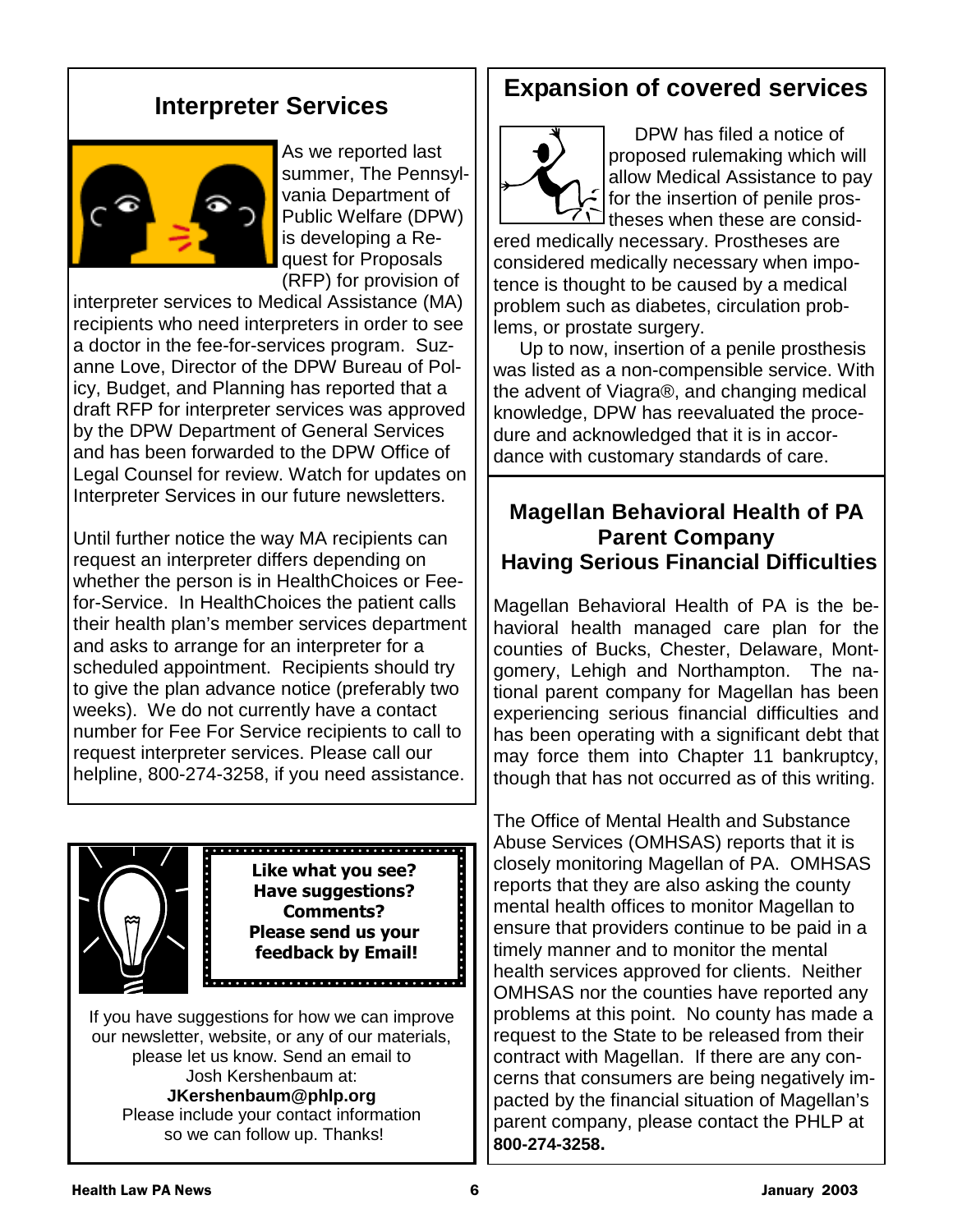*(Transportation, Continued from page 4)* 

For information on how to apply for SEPTA Paratransit, please call **(215) 580-7145**. You can also visit SEPTA on the web to learn more about these services at **http://www.septa.org/riding/ access.html.** For questions relating to the PCA Attendant Transportation Program, call the PCA helpline at **(215) 765-9040.** 

If you are under 65 and have a disability, but are not eligible for MA, you are encouraged to call **Liberty Resources' paratransit hotline** at **(215) 634-2000.** This help line is open from 8:30 am – 4:00 pm, Monday through Friday. The staff at Liberty Resources can discuss a number of transportation options to fit your specific needs. You can learn more about Liberty Resources on the worldwide web, at: **http://www.libertyresources.org/advocacy/septa-2.html** 

In addition to the above resources, there are numerous, additional transportation services available for people with mental retardation through your local MH/MR office. The phone number for your local branch will be in your phone book in the "blue pages."

Finally, for people with cancer, The American Cancer Society offers some transportation services to help people get to and from their treatment appointments. For information about ACS's "Road to Recovery" program, please call **(215) 985-5400.** 



#### **Do you value this newsletter? Do you find our other free resources helpful?**

**Now there are two ways you can show your support for PHLP!** 

You can **mail** a tax-deductible donation - check or money order - to**:** 

The Pennsylvania Health Law Project 924 Cherry Street, Suite 300 Philadelphia, PA 19107

You can also make donations to PHLP through The **United Way Donor's Choice Program.** If your employer participates in this program, please ask for an application form and enter the PHLP number, **10277**. The amount you choose to designate with be deducted from your paycheck. *Some employers provide matching gifts.* 

If you are outside of the Southeast Pennsylvania Region, please check with your local United Way on how to donate to PHLP through Donor's Choice. To locate your local chapter of **The United Way**, and to find out more about this program, please visit our new donations page on our website at:

#### **http://www.phlp.org/Donations.htm.**

*If you would like a letter acknowledging your donation for tax purposes, we will be happy to furnish one upon your request.* 

*The official registration and financial information of PHLP may be obtained from the Pennsylvania Department of State by calling toll free, within Pennsylvania, 1-800-732-0999. Registration does not imply endorsement.*